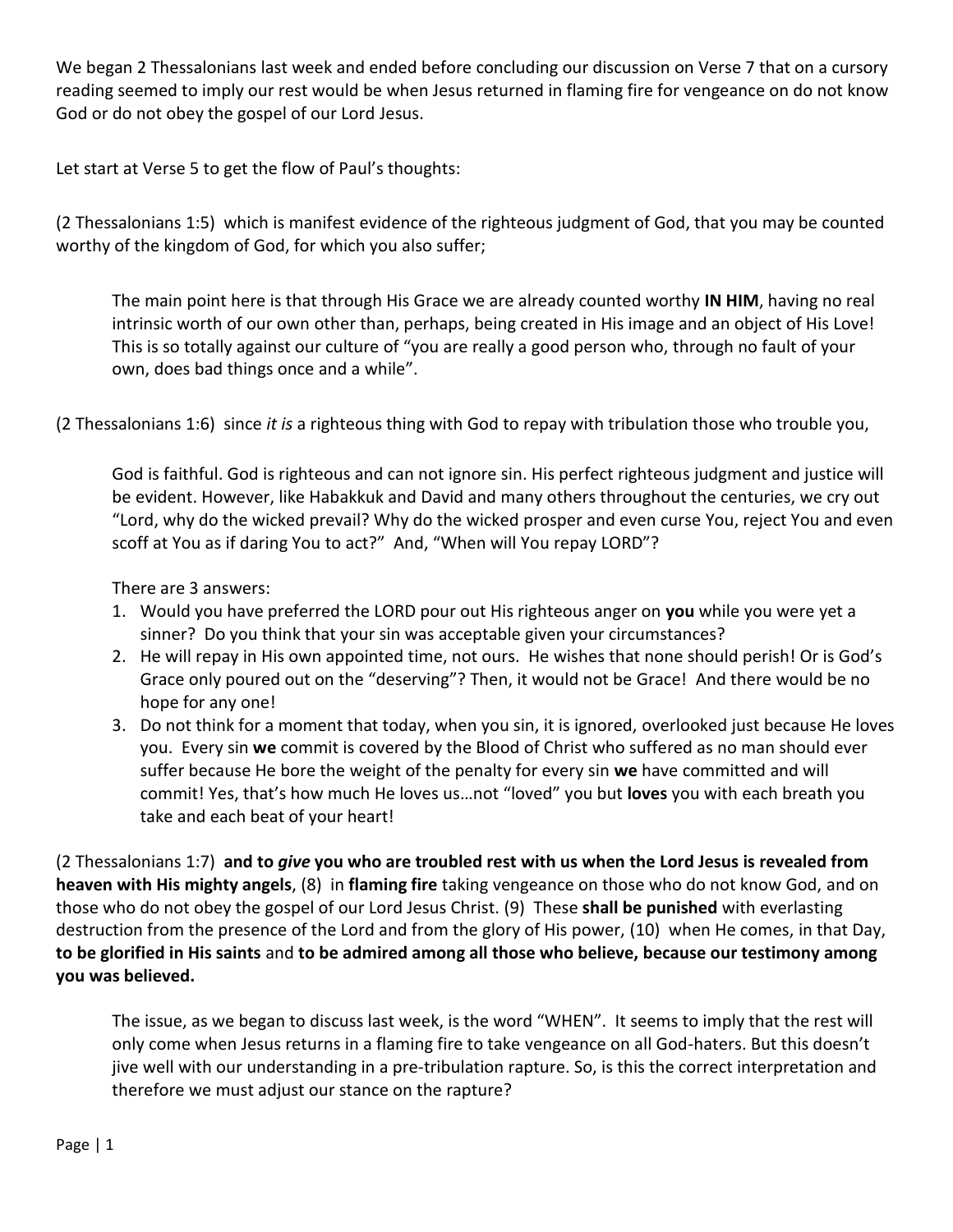One way to understand the verse is to put a period after the word "us", thus separating the thoughts. It is known that there was limited use of a few punctuation marks in ancient Greek and so, some translations DO put the period in there. There's another way to view the verse and that is by the grammatical structure.

Kenneth Wuest is a Greek scholar and has written what he calls an "expanded translation" of the New Testament. His translations can clarify what is being written:

(2 Thessalonians 1:7) (7-10) And to you who are being afflicted, there is a (*ceasing*) surcease from this stress and strain in the **relaxing anticipation of the revelation of the Lord Jesus from heaven with the angels of His power** in a fire of flame, alloting full justice to those who do not know God and who do not obey the good news concerning our Lord Jesus, who are such that they shall pay the penalty of everlasting ruin and death in separation from the presence of the Lord and from the glory of His power, **whenever** He comes to be glorified in His saints and to be marvelled at in all those who believed, because our testimony to you was believed on that day *(that is, to all who learn of Jesus from your faithful witness in that future day; my words)*.

(2 Thessalonians 1:11) **Therefore** we also pray always for you that our God would count you worthy of *this* calling, and fulfill all the good pleasure of *His* goodness and the work of faith with power, (12) that the name of our Lord Jesus Christ may be glorified in you, and you in Him, according to the grace of our God and the Lord Jesus Christ.

You will be counted worthy as you continue to fulfill His work of faith and power in you! Whomever the Holy Spirit brings to mind, pray for them that they might allow Christ to be glorified in this lost and dying world!

(2 Thessalonians 2:1) Now, brethren, concerning the coming of our Lord Jesus Christ and our gathering together to Him, we ask you, (2) not to be soon shaken in mind or troubled, either **by spirit** or **by word** or **by letter**, as if from us, as though the day of Christ had come.

But still, the church was confused. Many still believed that they had missed the "gathering together", i.e., the rapture of the Body to meet with Him in the clouds and therefore now in the Tribulation.

Behind the thinking here is:

Why would they be "shaken in mind" or troubled unless they were taught that Jesus would return for the Church before the Tribulation had started? If they were taught that the rapture would take place during or even after the Tribulation, I think Paul's message would have been different.

In verse 2: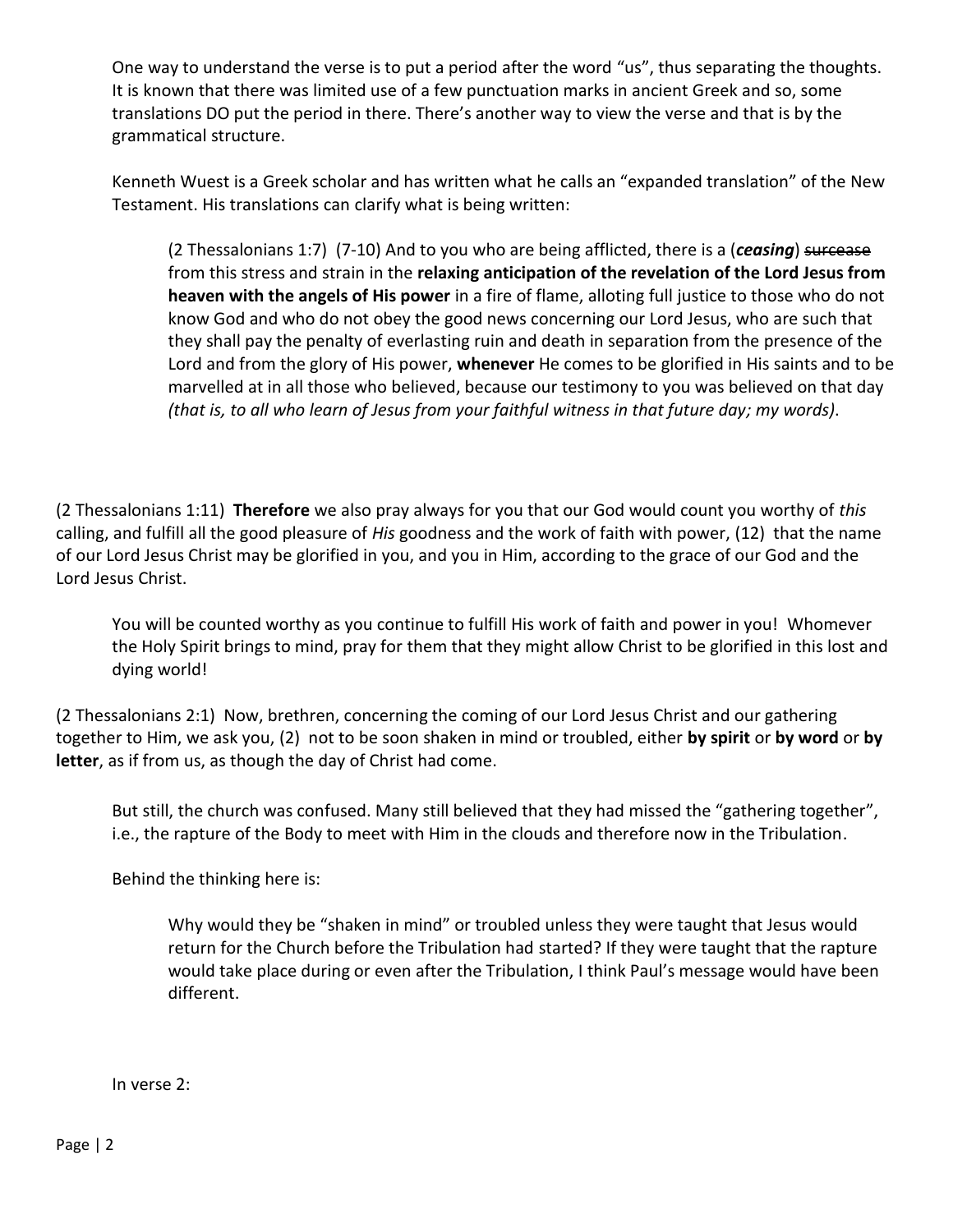Paul is evidently aware of the source of these ideas:

- 1. By spirit (false prophesies)
- 2. By word (false teachers)
- 3. By letter (false leaders)

The point being made is: unless these teachings are from us (meaning Paul and his disciples/pastors/elders/teachers), then don't believe it. AND!

And, if anyone tries to convince you otherwise, there's a great rebuttal: **"prove it"**.

## **I'm going to resist quoting from the NT Scriptures to support Paul's statements. Paul could only rely on the OT Scriptures, particularly the Prophets.**

(2 Thessalonians 2:3) Let no one deceive you by any means; for *that Day will not come* unless the falling away comes first, and the man of sin is revealed, the son of perdition, (4) who opposes and exalts himself above all that is called God or that is worshiped, so that he sits as God in the temple of God, showing himself that he is God.

Unlike the rapture which does not have any required events preceding it, His Second Coming does! Also "that Day" is not a specific day but a period of time, that is, the 7 year tribulation.

So, what are the signs/events that Paul is writing about?

1. "falling away" – there are 2 words; the first is:

apostasia

*ap-os-tas-ee'-ah*

*defection* from truth ("apostasy"): - falling away, forsake.

The above word is related to "apostasion"

*ap-os-tas'-ee-on*

something *separative*, that is, (specifically) *divorce:* - (writing of) divorcement.

- a. A significant/major falling away of men from the truth of the Gospel, from the purity of Gospel doctrines, discipline, worship, and ordinances; We're not talking about a small group of Jews, for example, who decide to go back under the OT law or some gentiles caught up in Gnosticism. This will perhaps be a worldwide movement to reject the Gospel of Truth and therefore Jesus as Savior.
- 2. The man of Sin is revealed, the son of perdition

apōleia

*ap-o'-li-a*

*ruin* or *loss* (physical, spiritual or eternal): - damnable (-nation), destruction, die, perdition, X perish, pernicious ways, waste.

**a.** Daniel 7:24-25 The ten horns *are* ten kings *Who* shall arise from this kingdom. And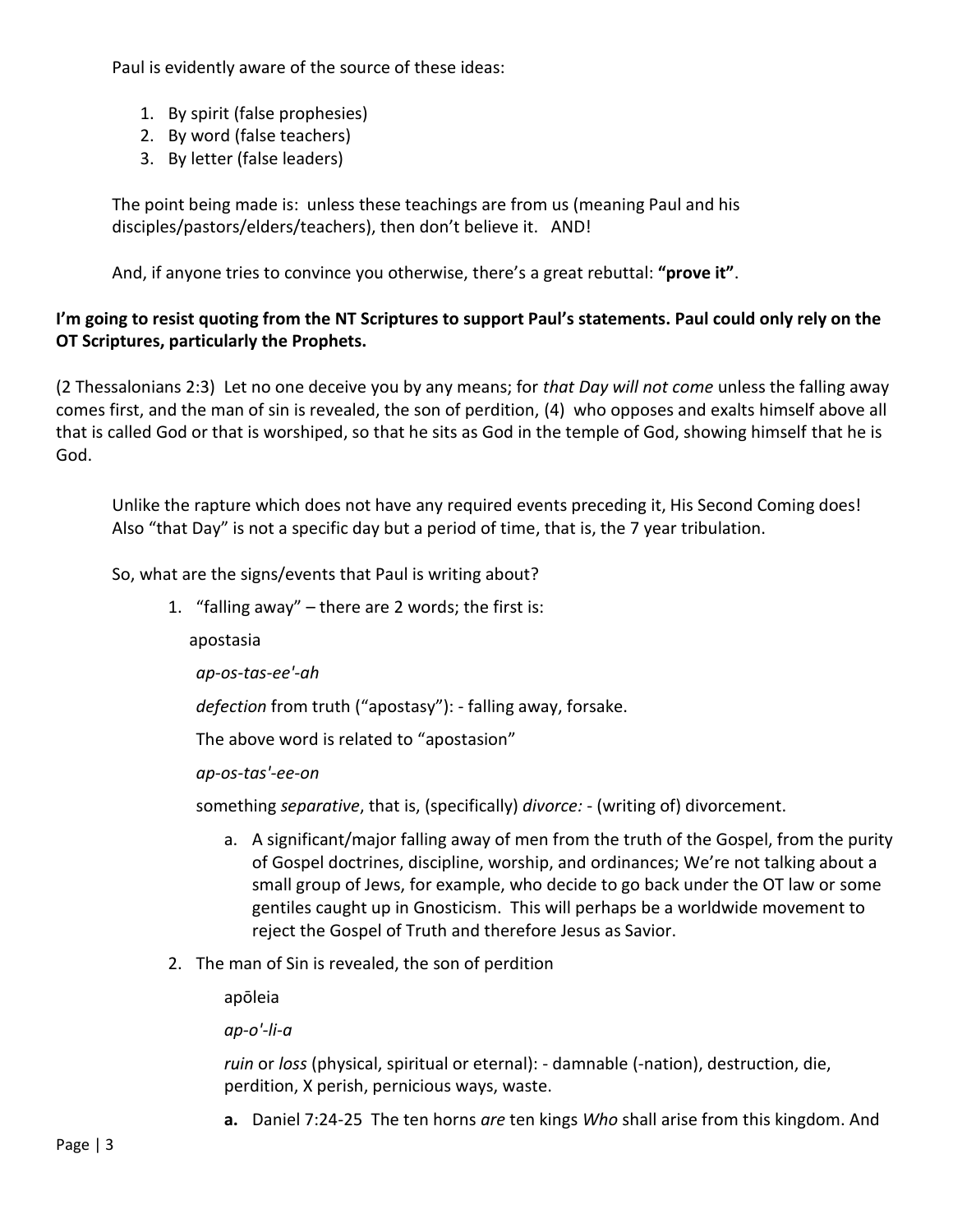another shall rise after them; He shall be different from the first *ones,* And shall subdue three kings. (25) **He shall speak** *pompous* **words against the Most High, Shall persecute the saints of the Most High, And shall intend to change times and law. Then** *the saints* **shall be given into his hand For a time and times and half a time. (that is, 3.5 years); a "week" in the Scriptures is often a "week of years".**

- b. Revelation 13
- **c.** John 17:12 While I was with them in the world, I kept them in Your name. Those whom You gave Me I have kept; **and none of them is lost except the son of perdition, that the Scripture might be fulfilled.**
- d. John 13:27-28 Now after the piece of bread, **Satan entered him**. Then Jesus said to him, "What you do, do quickly." (28) But no one at the table knew for what reason He said this to him.

(2 Thessalonians 2:4) who opposes and exalts himself above all that is called God or that is worshiped, so that he sits as God in the temple of God, showing himself that he is God.

1. Daniel 9:27 Then he shall confirm a covenant with many for one week; But in the middle of the week He shall bring an end to sacrifice and offering. And on the **wing of abominations** shall be one who makes **desolate**, Even until the consummation, which is determined, Is poured out on the desolate."

a.Daniel described an individual person: *The prince who is to come* (Dan\_9:26), the *king of fierce countenance* (Dan\_8:23), the *willful king* (Dan\_11:36-45). [GUZIK]

- b. The prophet Daniel told us the Antichrist will break his covenant with the Jews and bring sacrifice and offerings to an end; that the Antichrist will defile the temple by setting something abominable there (Dan  $9:27$ ; Dan  $11:31$ , and Dan  $12:11$ ). [GUZIK]
- 2. Daniel 12:10-11 Many shall be purified, made white, and refined, but the wicked shall do wickedly; and none of the wicked shall understand, but the wise shall understand. (11) "And from the time *that* the daily *sacrifice* is taken away, and the abomination of desolation is set up, *there shall be* one thousand two hundred and ninety days.
- 3. Matthew 24:15-21 "Therefore when you see the 'ABOMINATION OF DESOLATION,' spoken of by Daniel the prophet, standing in the holy place" (whoever reads, let him understand), (16) "then let those who are in Judea flee to the mountains. (17) Let him who is on the housetop not go down to take anything out of his house. (18) And let him who is in the field not go back to get his clothes. (19) But woe to those who are pregnant and to those who are nursing babies in those days! (20) And pray that your flight may not be in winter or on the Sabbath. (21) For then there will be great tribulation, such as has not been since the beginning of the world until this time, no, nor ever shall be.

(2 Thessalonians 2:5) Do you not remember that when I was still with you I told you these things?

Paul taught the full counsel of God and therefore taught all the OT scriptures and, it appears from these 2 letters, especially the Prophets!

(2 Thessalonians 2:6) **And now you know what is restraining**, that he may be revealed in his own time. (7)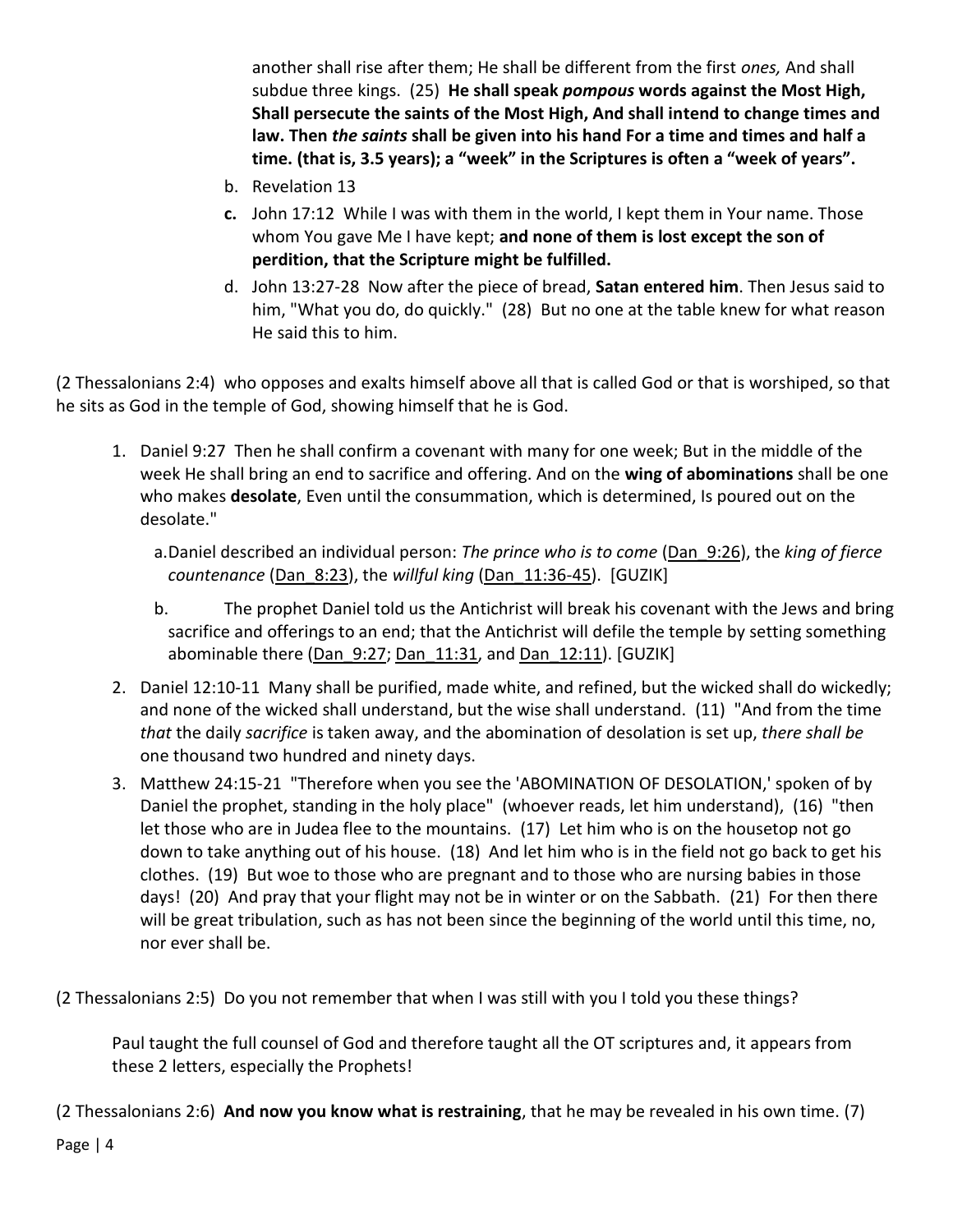For the mystery of lawlessness is already at work; only **He** who now restrains *will do so* until **He** is taken out of the way.

Some believe that this refers to the "removing" of the Holy Spirit. Some add that this will be when the church, "the temple of the Holy Spirit" is raptured. But, since we know that there will be "tribulation saints" who are saved, sealed, and serve God during this period (Rev 7:3-14 and Rev 14:1-5). this can't be a removing but perhaps His restraining influence will be held back.

If we can say that even today evil is running amok, I can't imagine what it will be like when He who restrains no longer does so!

(2 Thessalonians 2:8) And then the lawless one will be revealed, **whom the Lord will consume with the breath of His mouth and destroy with the brightness of His coming**.

The "antichrist" is the lawless one. The antichrist will be under the total control of Satan. It was first used by the Apostle John in his epistles to the church about 30 years later.

The lawless one will be revealed and as Daniel was told:

Daniel 9:27 Then he shall confirm a covenant with many for one week; But in the middle of the week He shall bring an end to sacrifice and offering. And on the wing of abominations shall be one who makes desolate, Even until the consummation, which is determined, Is poured out on the desolate."

And while the specific's of his destruction were not totally understood (this was better understood many years later after John wrote the "Revelation of Jesus Christ"), the image of fiery judgment is well known throughout the Scriptures: The best example of this specific prophesy would be

Daniel 7:9 11, 12 "I watched till thrones were put in place, And the Ancient of Days was seated; His garment *was* white as snow, And the hair of His head *was* like pure wool. His throne *was* a fiery flame, Its wheels a burning fire; (11) "I watched then because of the sound of the pompous words which the horn was speaking; I watched till the beast was slain, and its **body destroyed and given to the burning flame.** (12) As for the rest of the beasts, they had their dominion taken away, yet their lives were prolonged for a season and a time.

(2 Thessalonians 2:9) The coming of the *lawless one* is according to the working of Satan, with all power, signs, and lying wonders, (10) and with all unrighteous deception among those who perish, because they did not receive the love of the truth, that they might be saved.

The antichrist will, under the influence of Satan, be granted power, signs and the ability speak omens that are nothing but lies. All these things are bathed in falsehood, mere attempts to imitate and fool the foolish into believing that he is "special" and perhaps even from God or is God.

Those who did not receive the truth and salvation when it was offered them will be fed "unrighteous" or "sinful" lies and believing them, they will perish!

Genesis 6:3 And the LORD said, "My Spirit shall not strive with man forever, for he *is* indeed flesh; yet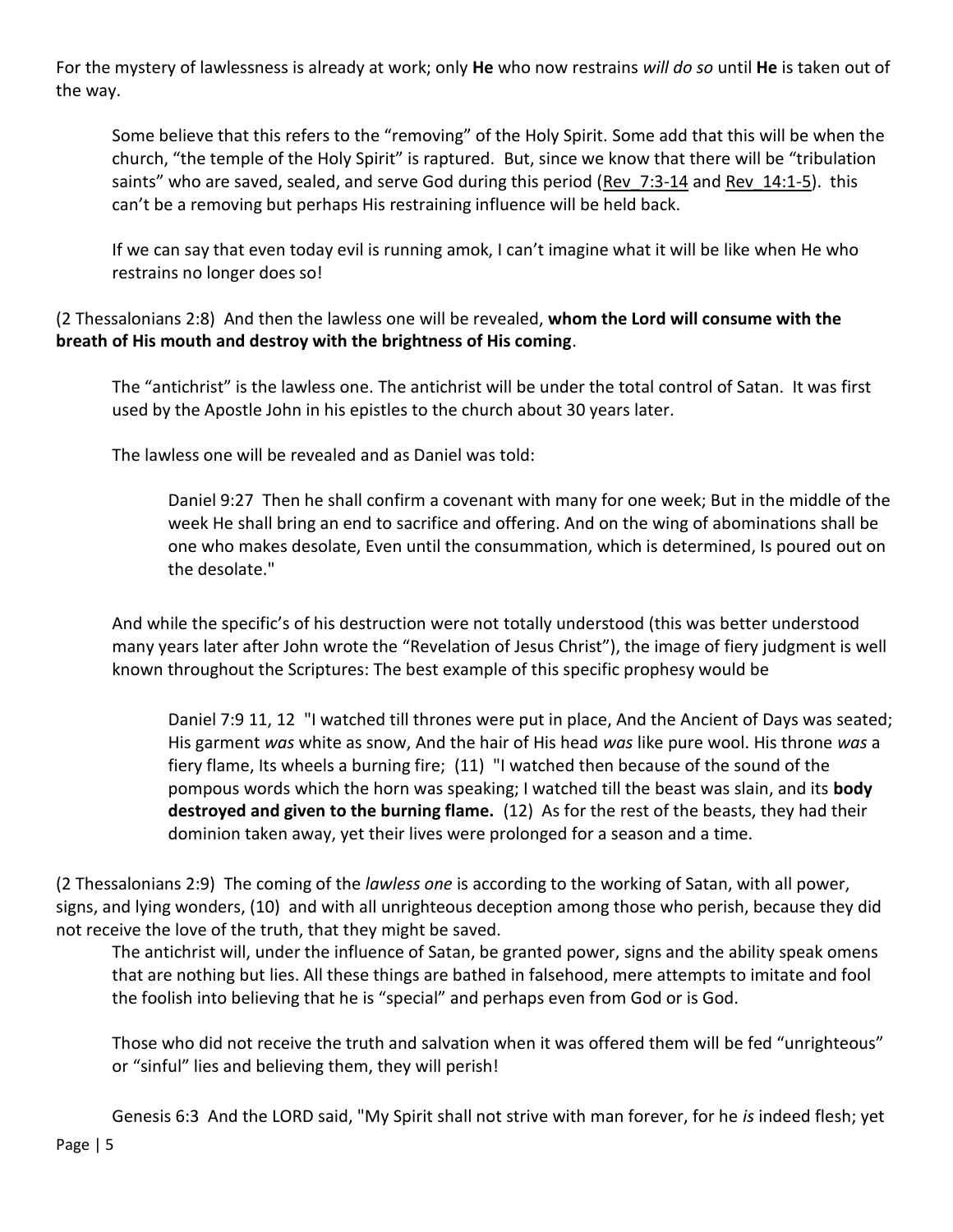his days shall be one hundred and twenty years."

And,

Psalms 81:11-12 "But My people would not heed My voice, And Israel would *have* none of Me. (12) So I gave them over to their own stubborn heart, To walk in their own counsels.

(2 Thessalonians 2:11) And for this reason God will send them strong delusion, that they should believe the lie, (12) that they all may be condemned who did not believe the truth but had pleasure in unrighteousness.

Instead of trying to figure out what this strong delusion is, it is obvious that those who believe the lies of Satan will be given over to those lies;

Isaiah 66:4 So will I choose their delusions, And bring their fears on them; Because, when I called, no one answered, When I spoke they did not hear; But they did evil before My eyes, And chose *that* in which I do not delight."

John 3:18-20 "He who believes in Him is not condemned; but he who does not believe is condemned already, because he has not believed in the name of the only begotten Son of God. (19) And this is the condemnation, that the light has come into the world, and men loved darkness rather than light, because their deeds were evil. (20) For everyone practicing evil hates the light and does not come to the light, lest his deeds should be exposed.

(2 Thessalonians 2:13) But we are bound to give thanks to God always for you, brethren beloved by the Lord, because God from the beginning chose you for salvation through sanctification by the Spirit and belief in the truth, (14) to which He called you by our gospel, for the obtaining of the glory of our Lord Jesus Christ.

FACT: We give thanks to God for your salvation! You are being sanctified which is evident because of your love of the truth!

(2 Thessalonians 2:15) Therefore, brethren, stand fast and hold the traditions which you were taught, whether by word or our epistle.

The tense of the verbs might render this "be constantly standing firmly" and "be holding fast" to what you heard FROM US or through this and the previous letter!

(2 Thessalonians 2:16) Now may our Lord Jesus Christ Himself, and our God and Father, who has loved us and given *us* everlasting consolation and good hope by grace, (17) comfort your hearts and establish you in every good word and work.

Stand on the Rock, knowing that He loves you and is continually encouraging you by the hope of His grace, encourage your hearts and be established in all good words and deeds;

I like what Peter said:

1 Peter 4:11 If anyone speaks, *let him speak* as the oracles of God. If anyone ministers, *let him do it* as with the ability which God supplies, that in all things God may be glorified through Jesus Christ, to